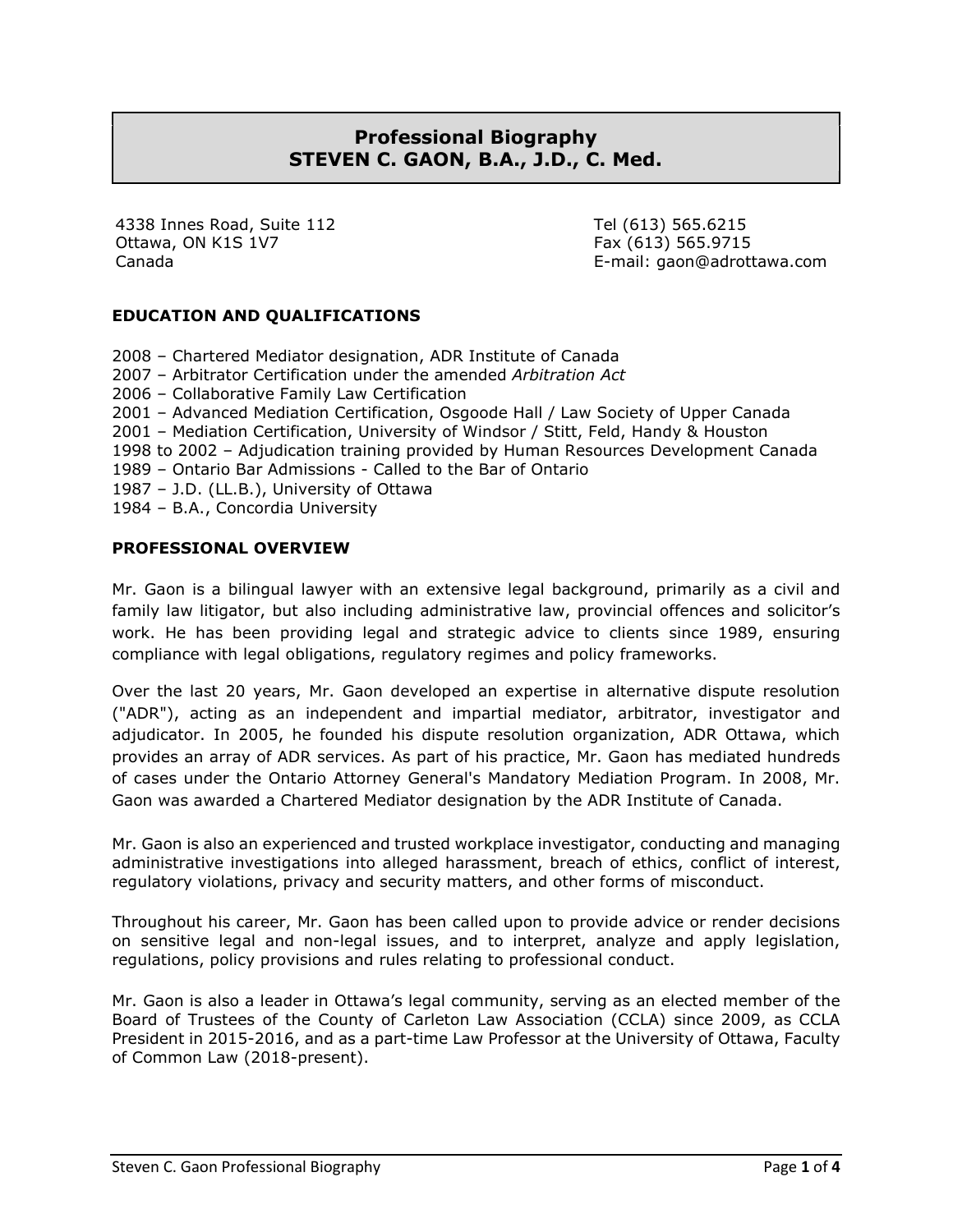# **AREAS OF EXPERTISE**

#### **Mediation, arbitration and facilitation** involving:

- employment law and workplace conflict
- personal injury, disability cases and all other insurance-related matters
- corporate and commercial disputes
- professional malpractice: including medical, dental, legal and financial services
- real estate-related disputes: including construction matters and leasing
- family law: property valuation and division, support and parenting issues
- wills/estate disputes and testamentary issues
- sport disputes: including national team selection, carding (funding) and doping matters
- policing: internal and external conflicts involving police officers
- environmental matters involving TransCanada and Natural Resources Canada

#### **Investigation and fact-finding**

Mr. Gaon has performed an array of investigations and fact-finding examinations within federal government departments and agencies, Canadian military bases, private-sector organizations and major educational institutions. He specializes in human rights legislation and in policies designed to prevent harassment and discrimination. Mr. Gaon has also investigated other forms of alleged misconduct, including breaches of ethics, conflicts of interest, regulatory violations, and privacy and security matters. He has investigated individuals at almost every level, including Deputy Minister, as well as senior Governor-in-Council appointees, military personnel and police officers.

#### **Adjudication**

In 1998, Mr. Gaon was named by Governor-in-Council appointment as the Chair of the federal Employment Insurance Board of Referees, where he adjudicated appeals under the *Employment Insurance Act* and Regulations. He presided over more than several hundred hearings from 1998 to 2002. As chair of this 3-member tribunal, Mr. Gaon provided fair and impartial hearings for appellants, sought consensus between Board members, dealt with all hearing-related procedural matters and wrote all Board decisions in both official languages.

#### **Chief Returning Officer**

Since 2016, Mr. Gaon has been serving as Chief Returning Officer for the Canadian Federation of Students ("CFS"). In this bilingual position, the Chief Returning Officer oversees referendum campaigns in which Canadian university and college students vote to certify or decertify membership in the CFS. Mr. Gaon's role includes approving all campaign materials, interpreting and ensuring compliance with the CFS Bylaws and Referendum Protocols, and ensuring the propriety of the voting process, among other duties. Mr. Gaon has overseen referenda at La Cité collégiale (Ottawa) in 2016, Dalhousie University (Halifax) in 2017, l'Université de Hearst in 2018 and Carleton University (Ottawa) in 2018.

#### **Administrative law, privacy and regulatory compliance**

Mr. Gaon has acted as general counsel and advisor to a Board of Arbitration hearing crossborder commercial disputes; conciliated disputes under the *National Energy Board Act;* and advised clients on a variety of administrative law and regulatory matters. He has also acted as counsel for a national industry organization, advising on compliance with the *Personal Information Protection and Electronic Documents Act* and authored a comprehensive industry publication on the topic.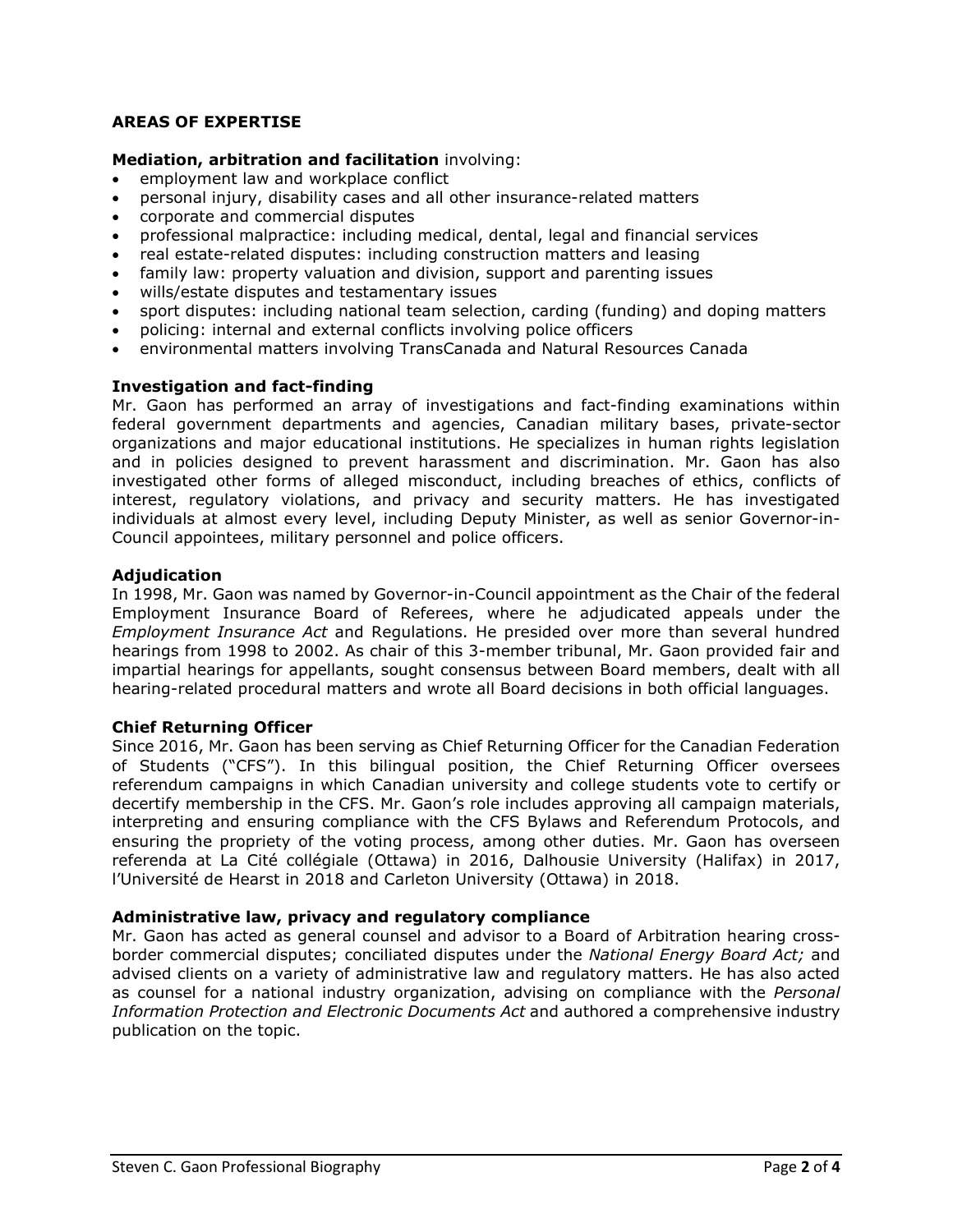### **BRIEF EMPLOYMENT HISTORY**

| 2005-present | Founder and principal of ADR Ottawa Inc.                                    |
|--------------|-----------------------------------------------------------------------------|
| 1998-2005    | Civil and family litigation lawyer (including a solicitor's practice) -     |
|              | Goldberg, Kronick & Stroud (Ottawa, Ontario)                                |
| 1996-1998    | Public Policy Advisor - Gowlings (Ottawa, Ontario)                          |
| 1995         | Chief Consultant retained by United Nations Association of Canada,          |
|              | responsible for key aspects of the state visit of United Nations Secretary- |
|              | General Boutros Boutros-Ghali                                               |
| 1994-1995    | Chief of Staff to the Speaker of the House of Commons                       |
| 1990-1993    | Civil and family litigation lawyer - Bulger, Young (Ottawa, Ontario)        |
| 1989-1990    | Civil litigation lawyer - Canadian Pacific (Toronto, Ontario)               |

#### **PROFESSIONAL AFFILIATIONS**

- Law Society of Upper Canada
- County of Carleton Law Association
- ADR Institute of Canada
- ADR Institute of Ontario

# **VOLUNTEER ACTIVITIES**

Mr. Gaon's *pro bono* activities include:

- Chair, CCLA Renovation Fundraising Committee (raising funds for renovation of the Law Library and Barrister's Lounge situated in the Ottawa Courthouse)
- Secretary, Ottawa Civil Litigation Bench & Bar Committee (composed of Superior Court Judges, Masters and senior members of the Ottawa Bar)
- Judged mediation/negotiation competition of Common Law students at the University of Ottawa (November 2018)
- CCLA President (2015-2016); member of the Executive Committee since 2012 (first elected to the Board of Trustees in 2009)
- ADR Institute of Canada member of Qualified Mediator ("Q. Med.") Selection Committee since 2010; formerly a member of Government Relations Committee
- *Reach Canada* volunteer, assisting people with disabilities with legal and ADR needs
- Executive Member, Canadian Bar Association, ADR Section (elected 2007-2008)
- Seminar instructor Faculty of Law, University of Ottawa (workplace investigation 2004)
- Mediation coach and mentor to Common Law students, Faculty of Law, University of Ottawa (2003-present); providing job shadowing and mentoring for law students
- Director, Board of Directors, Kidney Foundation of Canada, Eastern Ontario (1997-1999)
- Director & Legal Counsel, Canada 125 Committee, United Way (1992)

#### **PUBLIC PRESENTATIONS AND TEACHING**

#### *Teaching/Speaking Engagements*

- 2018-Present Part-time law professor, Faculty of Common Law, University of Ottawa (*Dispute Resolution and Professional Responsibility* – CML 1106)
- March 2019 Conference Chair and keynote speaker, ADR Institute of Ontario's annual *ADR in the Capital* conference (presented *Investigating Harassment in the Age of Me-Too*), Ottawa, ON
- 2018 Co-presented *Is an Agreement to Participate Necessary in Mandatory Resolution Facilitation?* at Sport Dispute Resolution Centre of Canada (SDRCC) National Conference, Winnipeg, MB